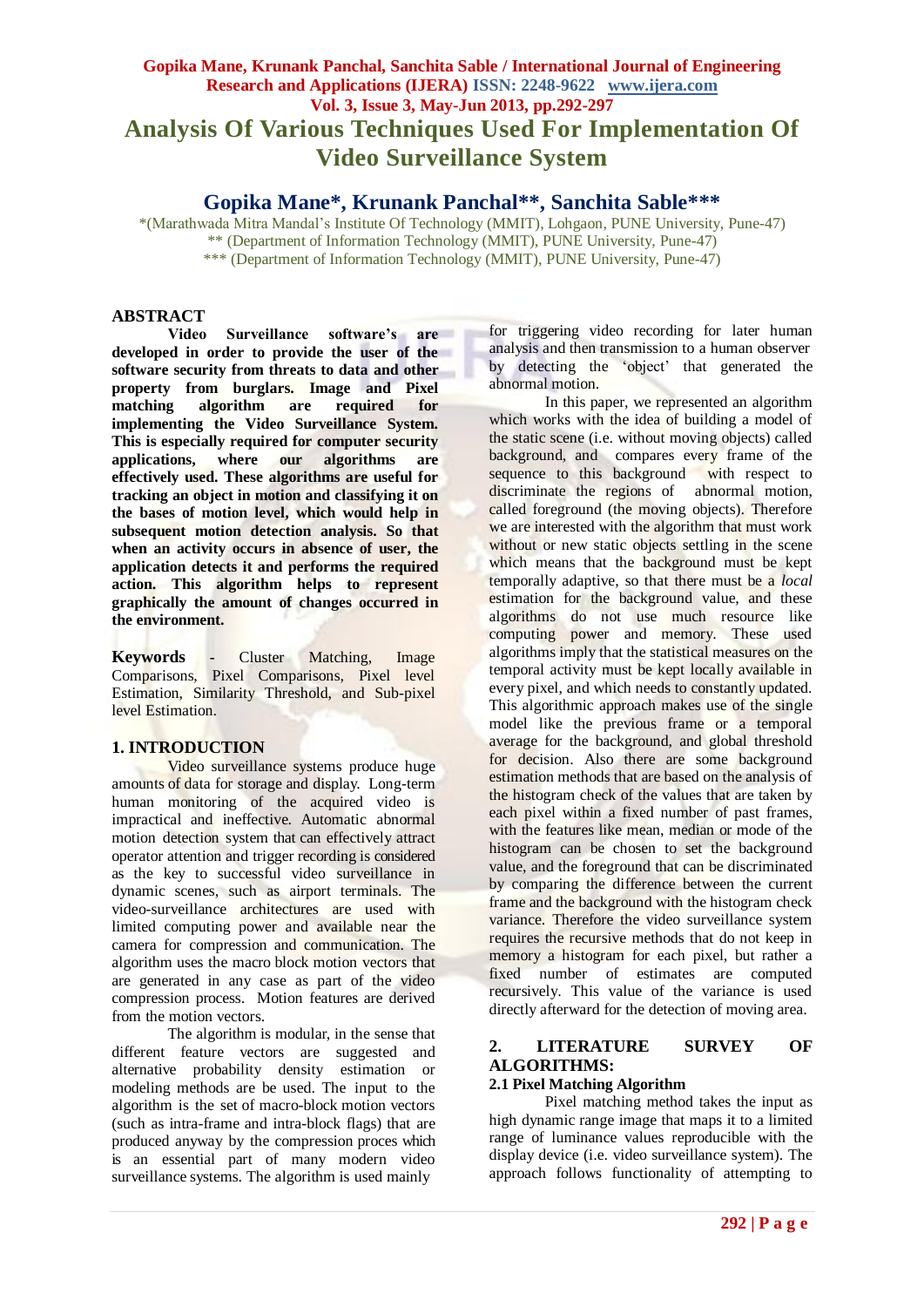construct a sophisticated model. The operation requires to be performed in three steps. In the first step, we need to estimate local adaptation luminance in the image at each point. After that in second step, the values are applied to the simple function so as to compress those values into the required display range. As there is possibility that the details of the important image can be lost during this process, and solution need to reintroduce details over the image in the final pass. If provided with an accurate description of the environment, these methods are capable of computing luminance values at each pixel which closely match those measured at corresponding points in the real scene.

### **2.1.1 Agglomerative Clustering Algorithm:**

Agglomerative clustering builds the solution by initially assigning each point to its own cluster and then repeatedly selecting and merging pairs of clusters. Thus, it builds a hierarchical merging tree from the bottom (leaves) towards the top (root). The key parameter here is the criterion used for selecting clusters to be merged. We focus on the Group Average criterion, which measures the similarity of two candidate clusters as the average pair wise similarity between their members. Thus, the average-link criterion allows specifying the size or compactness of the resulting clusters. This property is very useful in building compact appearance clusters and makes the algorithm robust to outliers. A similarity threshold that produces visually compact Clusters only depend on the employed feature descriptors, thus can be estimated experimentally and used on different data sets. Another advantage of agglomerative methods is that given the clustering trace from a full hierarchical clustering, i.e. the indices of clusters merged in every step and the similarities between them, we can rebuild the clusters for a different similarity threshold at almost no computational cost.

The Algorithm is basic straightforward

- 1. Compute the proximity matrix
- 2. Let each data point be a cluster
- 3. **Repeat**
- 4. Closest two clusters are merged.
- 5. The proximity matrix needs to update
- 6. **Until** one single cluster remains

 The main drawback of the agglomerative clustering algorithm is its *O* (*N*2 log *N*) run-time and *O* (*N*2) space complexity. This comes from the requirement that clusters should be merged in decreasing order of similarity and that the distances must be recomputed after each agglomeration. In order to make agglomerative clustering applicable to large data sets, both complexities have to be reduced. [5][7]

#### **2.1.2 Reciprocal nearest Neighbor Pair Algorithm:**

The improved clustering method is based on the construction of reciprocal nearest neighbor pairs (RNN pairs), that is of pairs of points *a* and *b*, such that *a* is *b*"s nearest neighbor and vice versa. RNN is applicable to clustering criteria that fulfill reducibility property

*d*(*ci*,*cj*) ≤ inf(*d*(*ci*, *ck*),*d*(*cj* ,*ck*))⇒inf(*d*(*ci*,*ck*),*d*(*cj*  ,*ck*)) ≤ *d*(*ci* ∪*cj* ,*ck*)

| $last \leftarrow -1$                                                                                     |                                                                                                                                                                     |     |
|----------------------------------------------------------------------------------------------------------|---------------------------------------------------------------------------------------------------------------------------------------------------------------------|-----|
| while $R \neq \emptyset$ do                                                                              |                                                                                                                                                                     |     |
| if $last < 0$ then                                                                                       | // Initialize a new chain with a random point $v \in R$ .                                                                                                           |     |
|                                                                                                          | $last \leftarrow 0$ ; Chain[last] $\leftarrow v \in R$ ; $R \leftarrow R \setminus \{v\}$ ; Sim[last] $\leftarrow 0$ ;                                              | (1) |
| $s \leftarrow$ findNearestNeighbor( <i>Chain[last]</i> , <i>R</i> ); $sm \leftarrow sim(Chain last , s)$ |                                                                                                                                                                     | (2) |
|                                                                                                          | if $sm > Sim[last]$ then $\qquad$ // No RNNs, add s to the chain.                                                                                                   |     |
|                                                                                                          | $last \leftarrow last + 1$ ; $Chain[last] \leftarrow s$ ; $R \leftarrow R \setminus \{s\}$ ; $Sim[last] \leftarrow sm$ ;                                            | (3) |
| else                                                                                                     | // Found RNNs $\rightarrow$ agglomerate the last two points in the chain                                                                                            |     |
| if $Sim[last] > SimThreshold$ then                                                                       |                                                                                                                                                                     |     |
|                                                                                                          | $s \leftarrow$ agglomerate( <i>Chain</i> [ <i>last</i> ], <i>Chain</i> [ <i>last</i> - 1]); $R \leftarrow R \cup \{s\}$ ; <i>last</i> $\leftarrow$ <i>last</i> - 2; | (4) |
| else <i>last</i> $\leftarrow -1$                                                                         | //Discard the current chain.                                                                                                                                        |     |

An amortized analysis shows that this algorithm has a computational complexity of *O* (*N*2*d*) with only linear space requirements. The time complexity is high when *N* is large. Here we present a strategy to further improve also the runtime efficiency.[5][7]

#### **2.1.3 Sub Pixel Mapping Algorithm:**

This algorithm creates problem of accuracy when it undergoes mixed pixel in remote sensing classification. This algorithm consists of two stages:

#### **1. Pixel level Corresponding Estimation:**

In Pixel level Estimation, We detect corresponding point q0 with pixel level accuracy.

### **2. Sub Pixel level Corresponding Estimation:**

In Sub Pixel level Corresponding Estimation, We recursively improve the sub pixel accuracy by adjusting location of sub pixel window alignment.[9][10]

#### **Procedure for sub pixel level Estimation***:*

Input: Images  $I0(n1,n2)$  and  $J0(n1,n2)$ , Reference point p0 in  $I0(n1,n2)$  given in pixel level accuracy, corresponding point  $q0$  in  $J0(n1,n2)$  given in pixel level accuracy,

Output: Reference point  $p-1$  in  $I(0(n1,n^2))$  given with pixel level accuracy. Corresponding point q0 in J0(n1,n2) given with pixel level accuracy.

#### **Procedure for pixel level Estimation:**

Input: Images  $I_0(n1,n2)$  and  $J_0(n1,n2)$ , Reference point  $p0$  in  $I0(n1, n2)$ Output: corresponding point q0 in J0 (n1,n2)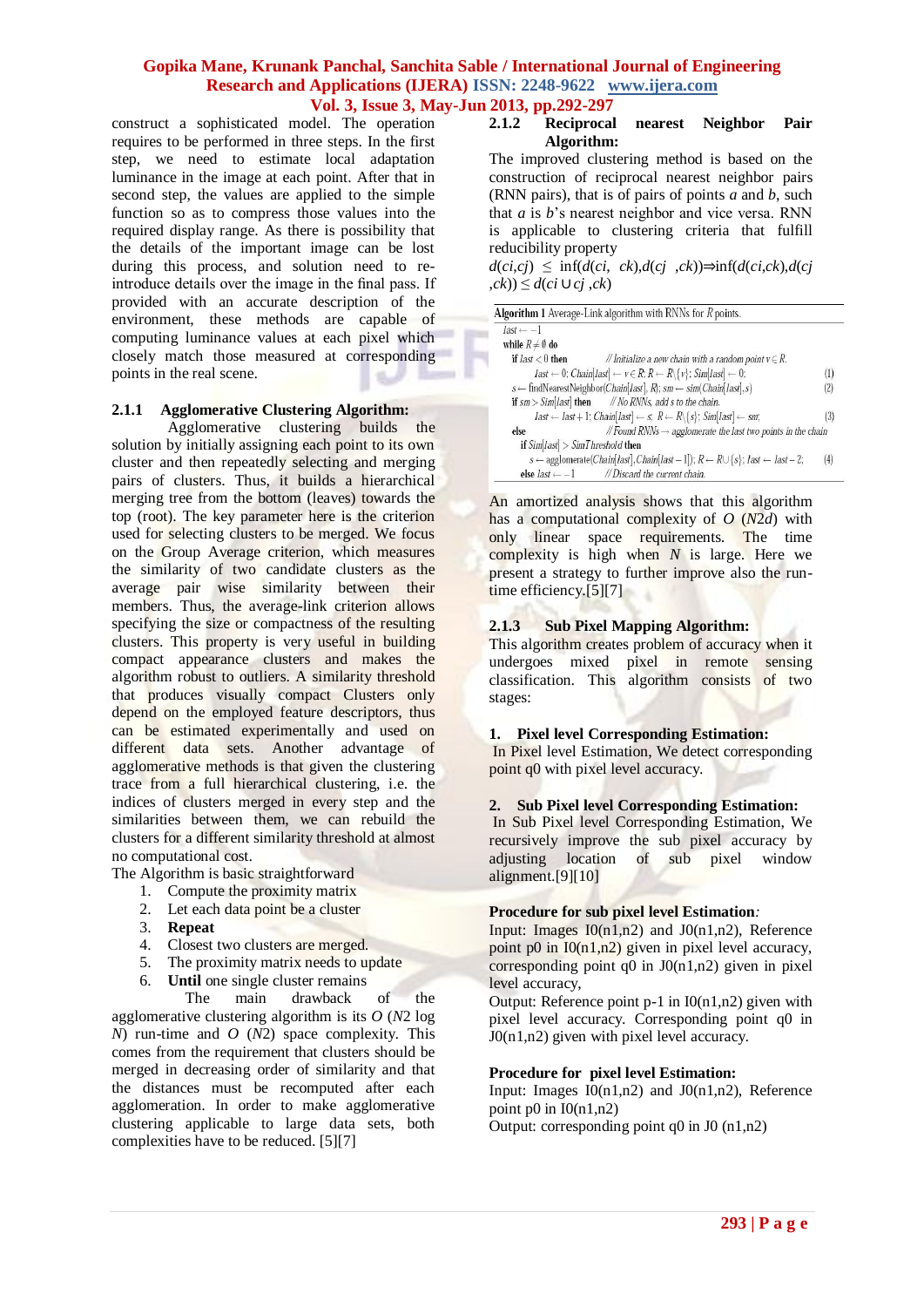#### **2.1.4 Patch Matching Corresponding Algorithm:**

Patch Match is one of the fast algorithms that is used to compute the approximate dense Knearest neighbor correspondences between blotches of two image region. Patch Match is evaluated in three ways: (1) to find k nearest neighbors,  $(2)$  to search across rotations and scales, just for addition translations, and (3) to match distances using arbitrary descriptors, and not just with sum-ofsquared-differences on patch colors. The Patch Match algorithm finds dense, global correspondences an order of magnitude faster than previous approaches, such as dimensionality reduction (e.g. PCA) combined with tree structures like kd-trees, VP-trees, and TSVQ.The algorithm finds an approximate nearest-neighbor in an image for every small (e.g. 9x9) rectangular patch in another image, using a randomized cooperative hill climbing strategy. Here, the basic algorithm finds only a single nearest-neighbor, at the same scale and rotation. The core algorithm is generalized and extended.

First, for problems such as object detection, denoising, and symmetry detection, we can detect multiple candidate matches for each query patch. Thus we extend the core matching algorithm to find k-nearest neighbors (k-NN) instead of only 1-NN. Second, for problems such as super-resolution, object detection, image classification, and tracking (at re-initialization), the inputs may be at different scales and rotations, therefore, it should extend the matching algorithm to search across these dimensions. Third, for problems such as object recognition, patches are insufficiently robust to changes in appearance and geometry, so we show that arbitrary image descriptors can be matched instead[4][5]

### **2.1.5 Tone Mapping Algorithm:**

Tone mapping techniques that is used for [image processing](http://en.wikipedia.org/wiki/Image_processing) and [computer graphics](http://en.wikipedia.org/wiki/Computer_graphics) needs to map one set colors to another color set so as to order approximate the appearance of [high dynamic](http://en.wikipedia.org/wiki/High_dynamic_range_image)  [range images](http://en.wikipedia.org/wiki/High_dynamic_range_image) approximate in the medium that has a dynamic limited range. Al[l Print-outs,](http://en.wikipedia.org/wiki/Print-out) [CRT](http://en.wikipedia.org/wiki/Cathode_ray_tube) or [LCD](http://en.wikipedia.org/wiki/LCD) monitors, and projectors have the dynamic limited range which is inadequate and reproduce the full range of intensities light which is present in natural scenes. Tone mapping suffers the problem with the reduction strong contrast received from the [radiance](http://en.wikipedia.org/wiki/Radiance) scene to the range displayable that is preserving the details of image and appearance of the color that is important to appreciate the content of the original scene.[11]



**Fig 1 Tone mapping in digital photography**

#### **2.1.6 K-Means Algorithm:**

It is Partitioned clustering approach where each cluster gets associated with a center point (centroid). Cluster is assigned with each point that is the closest centroid .K needs to be specified as the number of clusters,

The basic algorithm is very simple

1: k points need to be selected as the initial centroids.

2: Repeat loop

3:Create k clusters by assigning points to the closest centroid.

- 4: Recomputed the centroid of each cluster.
- 5: Until the centroids don"t change.

### **Mathematical module for K-Means**

K-means is an algorithm used for partitioning (or clustering) *N* data points into *K* disjoint subsets *Sj* that contains *Nj* data points which are required to minimize the sum-of-squares criterion

$$
J = \sum_{i=1}^{K} \sum_{n \in S} |x_n - \mu_j|^2
$$

Where  $x_n$  is a vector representing the *nth* data point and  $m_j$  is the geometric centroid of the data points in  $S_i$ 

Complexity is  $O(n * K * I * d)$ n=number of points,  $K =$  number of clusters,  $I =$  number of iterations,

 $d =$  number of attributes



**Fig 2 K-Means Algorithm**

#### **2.2 Image Matching Algorithm:**

Image matching is an important fundamental task in a variety of image processing applications as motion analysis, image sequence analysis, stereo vision. These matching methods can estimate the displacement between two images and employs (1) an analytical function fitting technique to estimate the position of the correlation peak, (2) a windowing technique to eliminate the effect of periodicity, (3) a spectrum weighting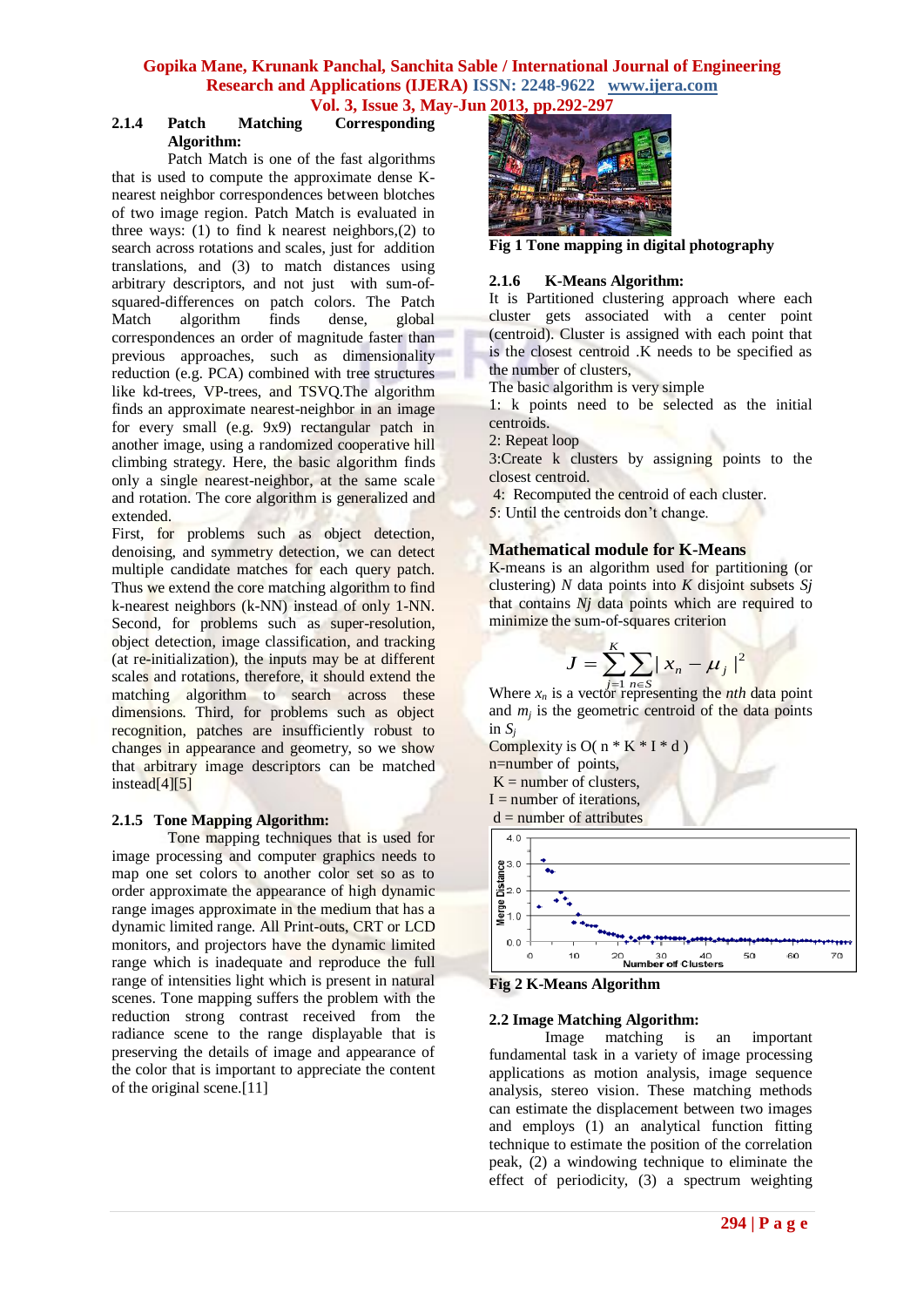technique to reduce the effect of aliasing and noise.

#### **2.2.1 Classic image check:**

The classic image check is used to compare the value of color of every single expected pixel and actual pixel. As one of the expected pixels gets differed from the actual pixel then the check fails. The Tolerance option is required for checking [images](http://www.qfs.de/qftest/manual/en/opt_play.html#opt_imagefuzz) and then defining the tolerance required for comparing pixel values. This pixel based check is used and suitable if we want an exact match image that has tolerances minimal or any deviations. If the application renders as the component is not fully deterministic, then this algorithm is not appropriate. Example-The classic image check does not alter the image, and therefore the result looks identical as per the original image



#### **Fig 3 Classic image check algorithm**

The classic image check is used for the ['Algorithms](http://www.qfs.de/qftest/manual/en/checks.html#att_CheckImageStep_algorithm)  [image comparison'](http://www.qfs.de/qftest/manual/en/checks.html#att_CheckImageStep_algorithm) attribute when empty.

#### **2.2.2 Pixel based identity check:**

This algorithm is similar to the classic image check algorithm, but it requires accepting the amount of pixels unexpected. Every pixel is split in to its three sub-pixels red, green and blue. After that it requires to checks every actual color value compared to the expected color value. The final result contains the amount of pixel identical and divided with the total pixel amount. The output calculated is checked with the expected value. When images are not rendered as fully deterministic but we need to accept unexpected pixels with certain percentage, then this algorithm may be used. It is not used, when the actual images are used to have distortions or shifts.

Example-The resultant image of the typical algorithm

Algorithm=identity; Expected=0.95; looks same as per the unique image as this algorithm does not consider image manipulation.



**Fig 4 Pixel based identity check algorithm** Parameters Algorithm=identity Should use the 'Pixel based identity check' . Expected Expected probability needs to be defined which is valid between values 0.0 and 1.0. Resize (optional)

Needs to be defining when the actual image needs to be resized before calculation to match the expected image size. Valid values may be "true" and "false".

Find (optional)

Required when an image-in-image search.

#### **2.2.3 Pixel based similarity check:**

This algorithm needs to be split in every pixel through its three sub-pixels which are red, green and blue. After that it checks every actual value color with the expected value color to calculate the similarity percentile. All the deviations percentile are added up and used to compute the ultimate result with the average deviation against all color values and all pixels values. The calculated result is compared with an expected value. When images are not rendered deterministic fully but we need to accept a certain deviation, then this algorithm can be used to fulfill this requirement. When we accept deviations for some pixels, the deviation average for an image is small, and this algorithm can be used to fulfill the purpose. It is not used, when the actual images are needed to shifts or distortions.

Example-The resultant image of the algorithm exemplary:

Algorithm=similarity; Expected=0.95; Looks identical as per the original image as this algorithm does not follow image manipulation.



**Fig 5 Pixel based similarity check algorithm Parameters** Algorithm=similarity Should use the 'Pixel based similarity check' Expected Expected probability needs to be defined and valid values are between (0.0 and 1.0). Resize (optional) Required when the actual image needs to be resized before calculation to the size match of the expected image with valid values as ("true" and "false"). Find (optional) Declares an image-in-image search.

#### **2.2.4 Block based identity check:**

This algorithm is used to partition the image into quadratic blocks as a selectable size. Each color value of these quadratic blocks is evaluated with the color values average pixels which the block contains. If the breadth or height of the image is not a multiple block size, then these blocks are at the right and bottom edge that will be cropped and can be weighted accordingly. With the concluding part the actual blocks are evaluated with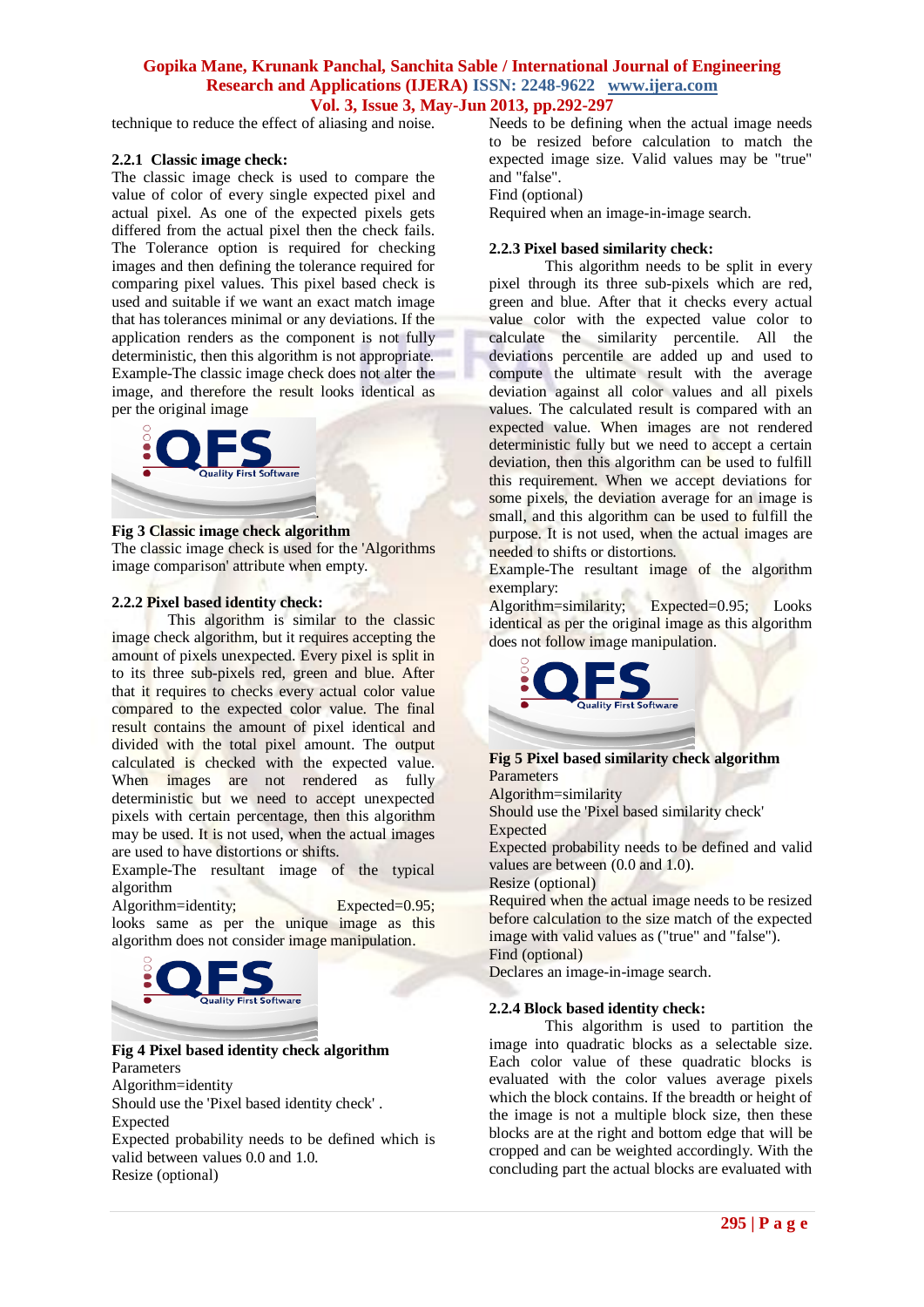the expected blocks. The final results contain the amount of blocks identical and are divided with the total block amount. The algorithm purpose is to evaluate the image which differs for only some parts and still is identical for the remaining parts.

Example-The algorithm exemplary Algorithm=block; Size=10; Expected=0.95 Ravages in the following image:



**Fig 6 Block based identity check algorithm**

#### Parameters

Algorithm=block

Should use the 'Block-based identity check" algorithm

Size

Size of each block is defined with valid values between 1 and the image size.

**Expected** 

The minimum match possibility for the check to succeed is defined with valid values between 0.0 and 1.0.

Resize (optional)

When the actual image needs to be resized before calculation to the size match of the expected image is defined with valid values between ( "true" and "false").

Find (optional)

Required when an image-in-image search

#### **2.2.5 Block based similarity check:**

This algorithm is used to partition the image as per the quadratic blocks with a selectable size. Every value of color blocks is evaluated with the color average values of the pixels that block contains. When the evaluated breadth or height of the image is not the multiple with the block size, then blocks contained at the right and bottom edge can be cropped and may be weighted as per it. Each expected block with color value is evaluated with the actual (original) block. These color values will be analyzed for similarity percentile. The final resultant contains all similarity average blocks with their weight taken into consideration. This algorithm is used for evaluating the images with similar variances color.

Example-The algorithm exemplary Algorithm=block similarity; Size=5;

Expected=0.95

Ravages in the following image:



**Fig 7 Block based similarity check algorithm Parameters** 

 $Algorithm = block similarity$ 

Should use the 'Block-based similarity check' algorithm Size

Size of each block needs to be defined between valid values (1 and the image size).

Expected

The minimal match probability for the check to succeed should be defined as per the valid values between (0.0 and 1.0).

Resize (optional)

When the actual image needs to be resized before evaluation to match the size of the expected image as per the valid values between ( "true" and "false").

Find (optional)

Should define an image-in-image search.

#### **2.2.6 Histogram check:**

The need to create a histogram check requires the image to be first broken down into its three build colors red, green and blue. After wards the values of the color for each pixel will be analyzed and partition them into a defined amount of categories (that is referred as buckets when we are talking about histograms). The actual level fill of each bucket can be compared with the expected level. The result of this algorithm will be compared as the relative frequencies of color categories. Histograms are used for many different scenarios. For example if the need to check tendencies color or increase brightness. At this situation histograms may not be used for evaluating rather than plaincolored images.

Example-The algorithm exemplary Algorithm=histogram; Buckets=64; Expected=0.95 Ravages in the following image:



**Fig 8 Histogram Check algorithm** Parameters Algorithm=histogram Image check should use a 'Histogram' algorithm. **Buckets** 

Need to define how many buckets are required between valid values as the power of (2 between 2 and 256).